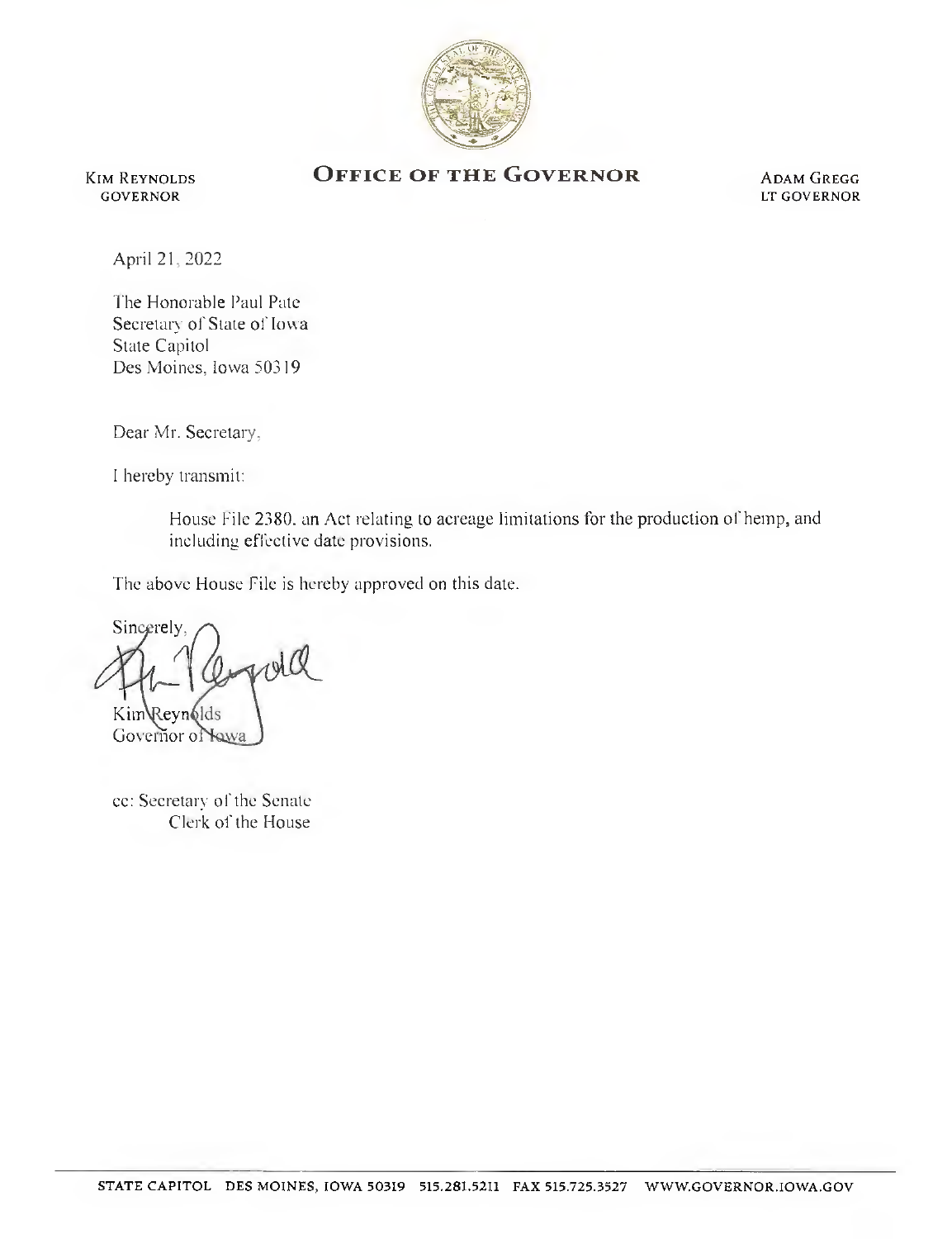

House File 2380

## AN ACT

RELATING TO ACREAGE LIMITATIONS FOR THE PRODUCTION OF HEMP, AND INCLUDING EFFECTIVE DATE PROVISIONS.

BE IT ENACTED BY THE GENERAL ASSEMBLY OF THE STATE OF IOWA:

Section 1. Section 204.2, subsection 5, Code 2022, is amended to read as follows:

5. "Crop site" or "site" means a single contiguous parcel tract of agricultural land suitable for the planting, growing, or harvesting of hemp, if the parcel tract does not exceed forty three hundred twenty acres.

Sec. 2. Section 204.4, subsection 6, Code 2022, is amended to read as follows:

6. A person may hold any number of licenses at the same time. However, the person shall not hold a legal or equitable interest in a licensed crop site, if the total number of acres of all licensed crop sites in which the person holds all any such interests interest equals more than forty three hundred twenty acres.